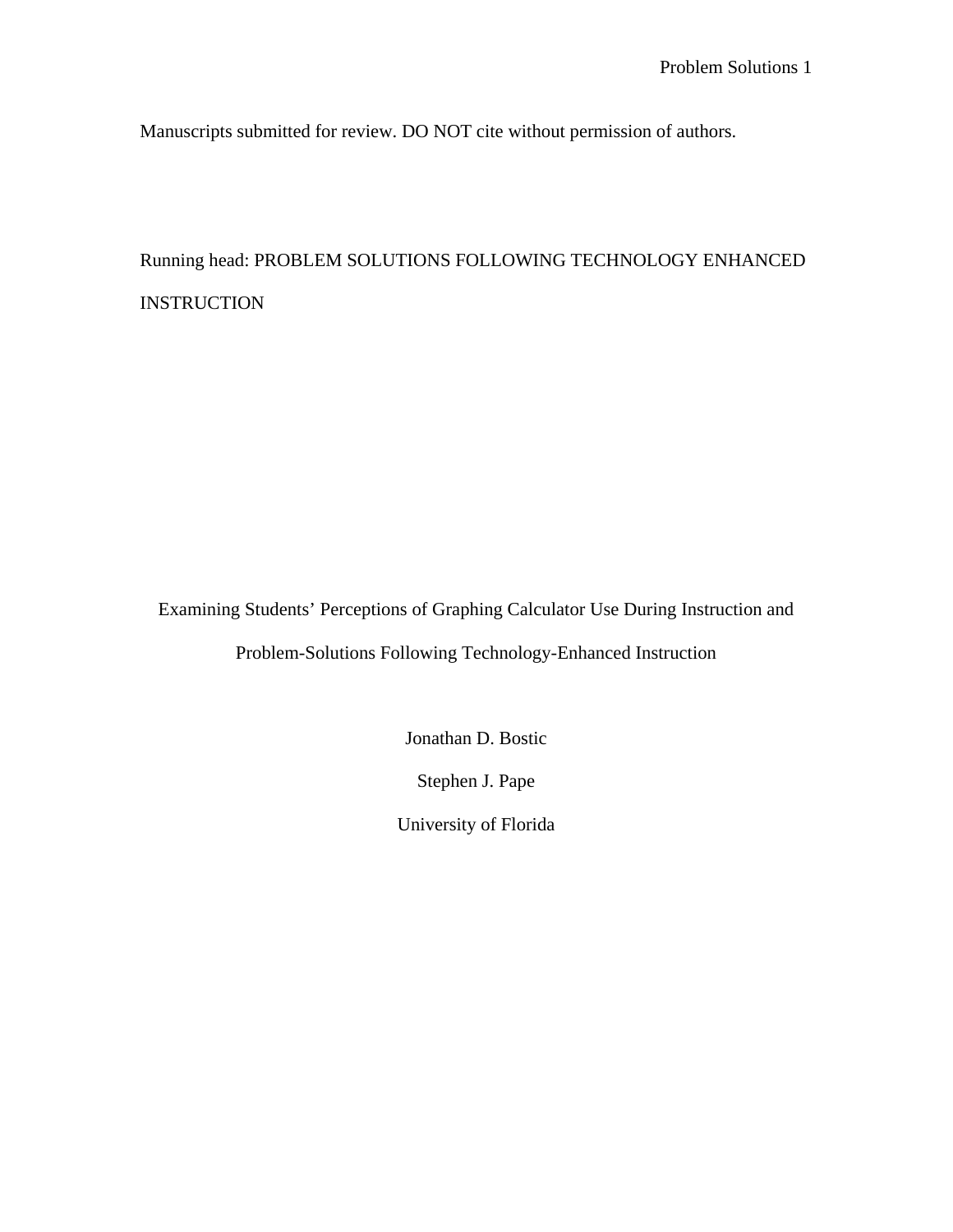Problem Solutions 2

## Abstract

This exploratory study investigated the effects of instruction enhanced by the TI-Nspire on student achievement, students' perceptions of technology use during instruction, problemsolving success, problem-solving solution strategies, and the relationship between the number of strategies students used to solve a problem and success. Four Algebra II classrooms (N=53) were randomly assigned to use the TI-Nspire or TI-83+. Data were collected using a survey and teacher-created unit test. Students' solution strategies were associated with treatment ( $p = .033$ ). Students in the TI-Nspire group tended to use more graphical representations, and those in the TI-83+ group tended to use symbolic solutions. Furthermore the number of strategies used to solve the problem was related to success ( $p = .001$ ). Students in the two groups did not significantly differ on a teacher-developed unit test, problem-solving success, and number of strategies used to solve a word problem. This study provides preliminary evidence that technology-enhanced instruction can influence students' use of multiple representations while solving mathematical word problems.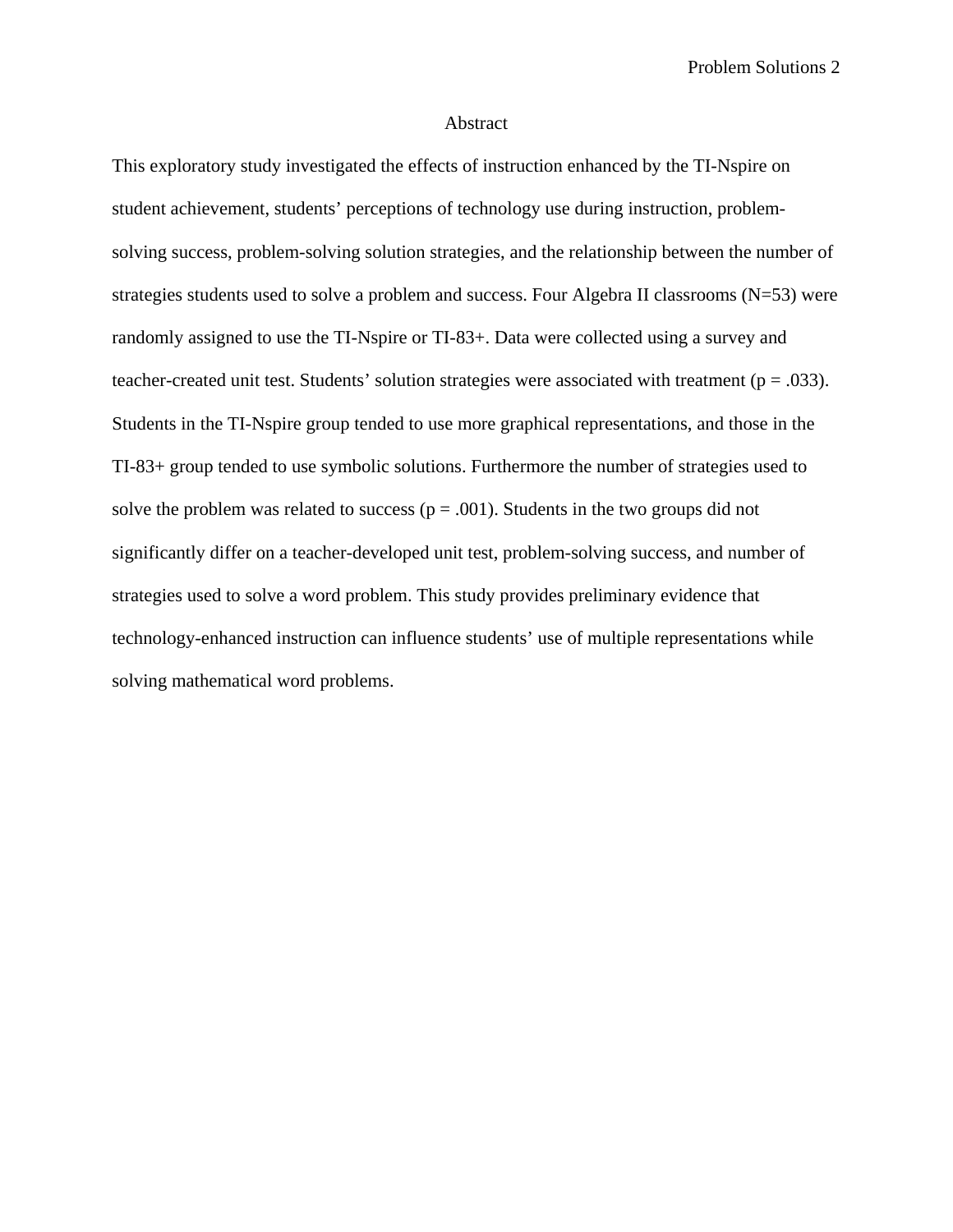Examining Students' Perceptions of Graphing Calculator Use During Instruction and Problem-

Solutions Following Technology-Enhanced Instruction

The graphing calculator is a cognitive tool that supports problem-solver's critical thinking and engagement in authentic mathematics activities that foster learning mathematics at a deep conceptual level (NCTM, 2000). Graphing calculators provide efficient means of computation, graphical displays of mathematical relations, access to tables of values, facility to write executable code, and the most current technology provides students quick access to multiple representations of mathematical relations. Using this tool, students are able to efficiently graph mathematical relations and become engaged in constructing meaning, for example, by creating and examining a table of values and inferring relationships without performing more mundane processes prior to engaging in the thinking necessary to construct these relationships. Handheld graphing technology has been a relatively recent addition to mathematics classrooms (Hirschorn & Thompson, 1996; Heid, 1997; Heid & Zbiek, 1995; Palmiter, 1991), and research has begun to produce evidence supporting their use to enhance students' understanding of mathematics (Artigue, 2002; Heid & Edwards, 2001; Herman, 2007; Pierce & Stacey, 2001).

Too often, however, students use paper-and-pencil algebraic approaches exclusively to solve mathematics problems without considering other representations or solution strategies that are as accurate and sometimes more efficient (Herman, 2007; Knuth, 2000). The purpose of this exploratory study was to investigate students' perceptions of technology use within their Algebra II class and the effects of technology-enhanced instruction on success and students' use of a variety of solution strategies to solve a complex word problem.

*A Case for Multiple Representations*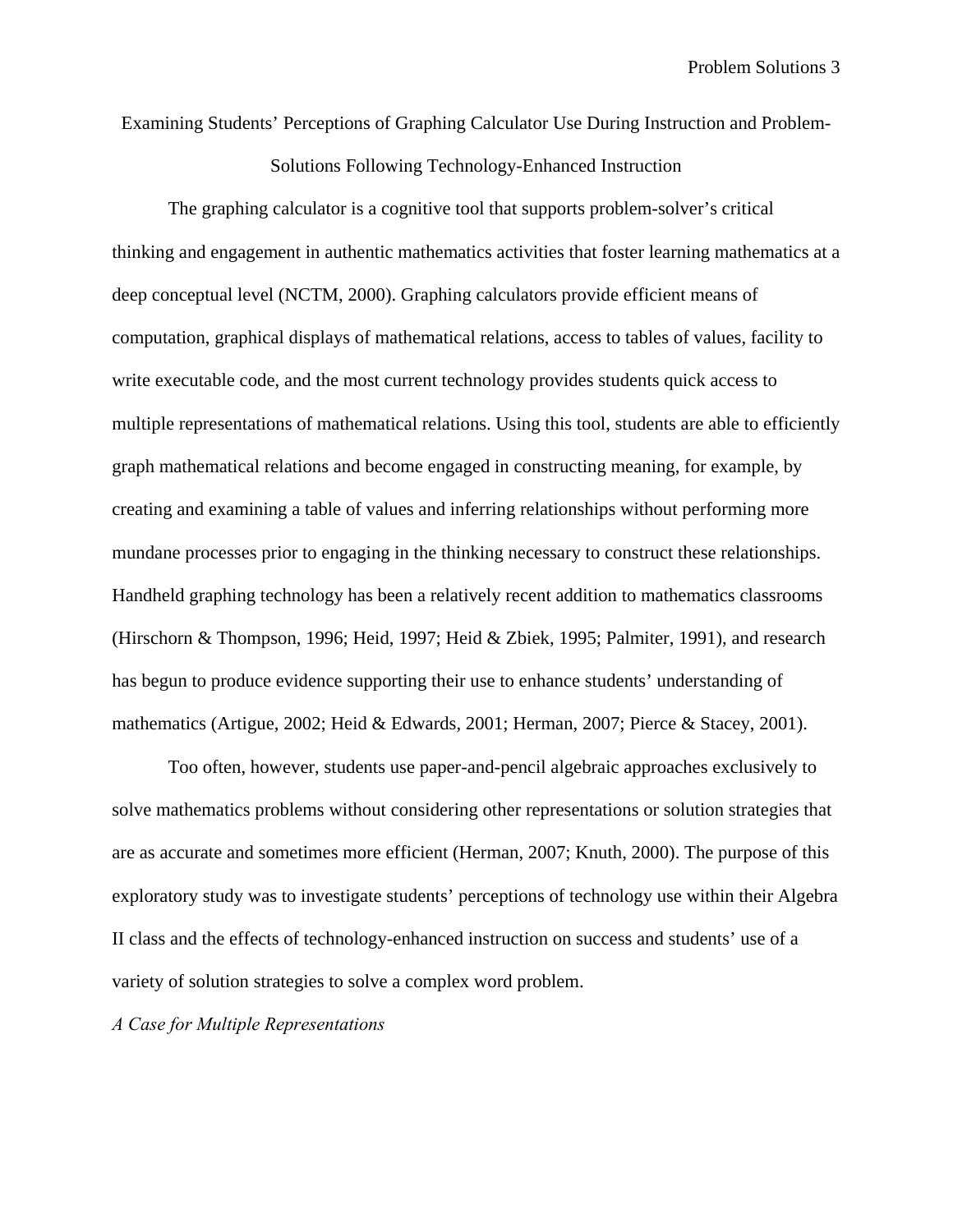The value of multiple representations for problem solving within mathematics classes has a foundation in psychology and education (Brenner et al., 1997; Greeno & Hall, 1997). Representations are tools students use while learning mathematics and during mathematicallyrelevant classroom communication. Without knowledge of multiple representations, students may have difficulty connecting mathematically-related ideas. Learning opportunities in the mathematics classroom that incorporate representations support learners' development of cognitive flexibility necessary to shift between mathematical representations. Greeno and Hall (1997) discuss a classroom example in which middle school students were required to build mathematical models of prey-predator populations using computer software. Students receiving instruction using multiple representations discovered that these different representations provided access to different inferences and calculations. This group of children easily transitioned between an equation and data found in an accompanying graph and table. They started with an initial equation and then examined the graph and table, which led to further modification of their equation. This adjustment cycle continued until the biological model was adequately explained. Students used mathematical representations to efficiently meet a goal and recognized the utility of multiple representations when solving subsequent algebraic function problems.

Within an experimental context, Brenner et al. (1997) investigated 128 pre-algebra students' use of multiple representations to solve function problems following instruction incorporating multiple representations. Students were asked to solve questions such as, "Mary Wong just got a job working as a clerk in a candy store. She already has \$42. She will earn \$7 per hour. How many hours will she have to work to have a total of \$126?" (p. 671). Problems such as this can be solved using several solution strategies such as graphical, symbolic, or tabular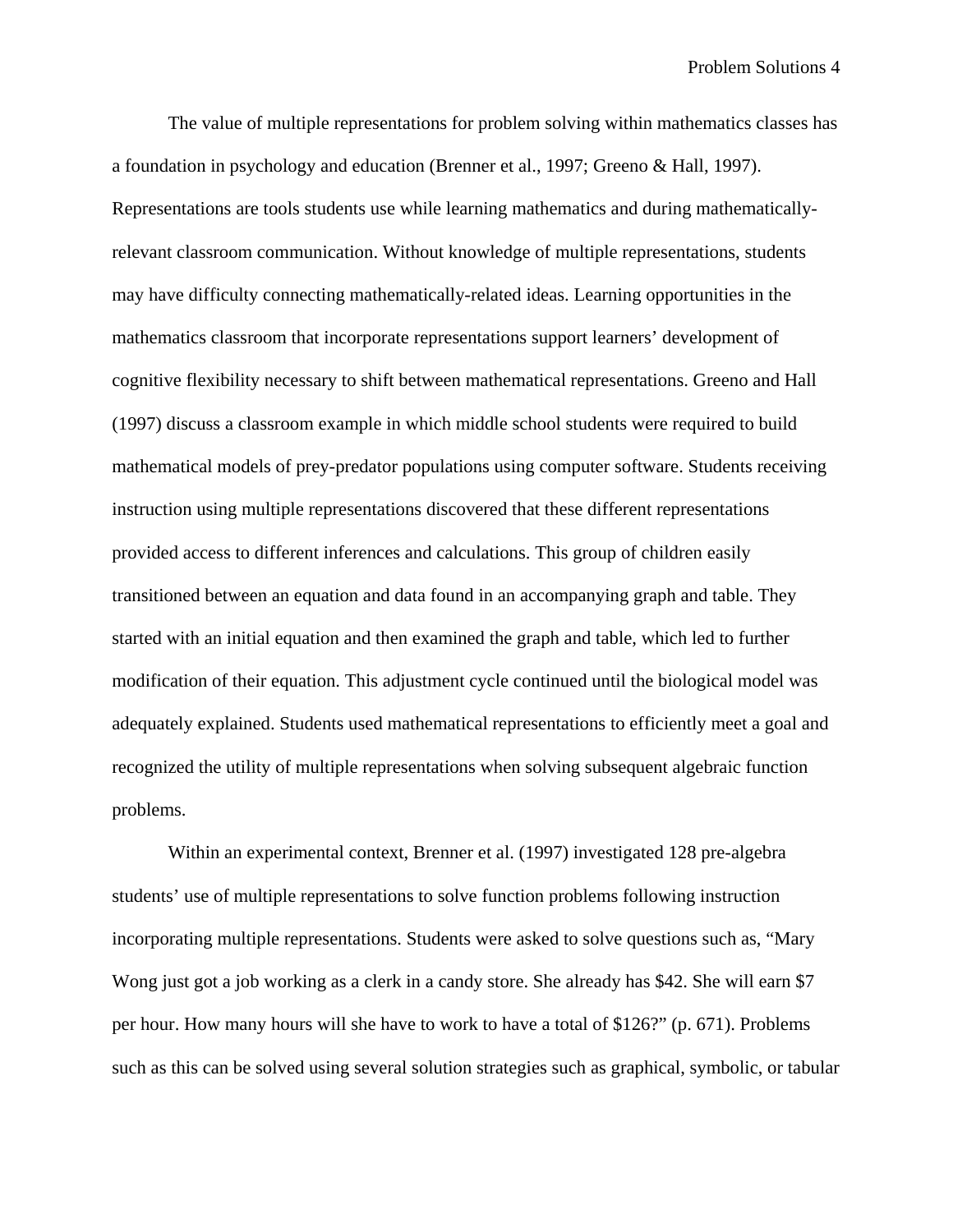approaches. Students engaged in instruction emphasizing multiple representations were more likely to succeed in finding the problem's solution and performed better than their peers on mathematical tests of functions presented in a word problem format. Students who did not practice using representations did not consider alternative representations other than their initial representation. Learners need time and exposure to various mathematical representations in order to select and correctly employ a representation while solving a problem. This exposure needs to come during the course of instruction that models how to use, adapt, and construct mathematical representations (Greeno & Hall, 1997).

Despite curricula and instructional programs that highlight multiple representations in middle school, many students leave secondary mathematics classrooms with the notion that mathematical representations are not linked and they are uncertain when to use a representation to meet a desired learning goal or problem solution. Knuth (2000) investigated 178 secondary students' ability to use, select, and move between algebraic and graphical representations of functions. Classroom teachers presented students with mathematics problems that required learners to recognize that a point is located on a graph of line L if and only if its coordinates satisfy its equation. Questions probed students' mathematical knowledge and ability to provide solution strategies using multiple representations. Students' choice of representation affected the efficiency of solution but not the solution. The majority of participants chose algebraic approaches that were less efficient than a graphical approach and many students failed to recognize that a graphical solution strategy was viable. Students had difficulty selecting solution strategies using non-algebraic approaches and even more trouble shifting between representations. In the present study, we examine the impact of the graphing calculator on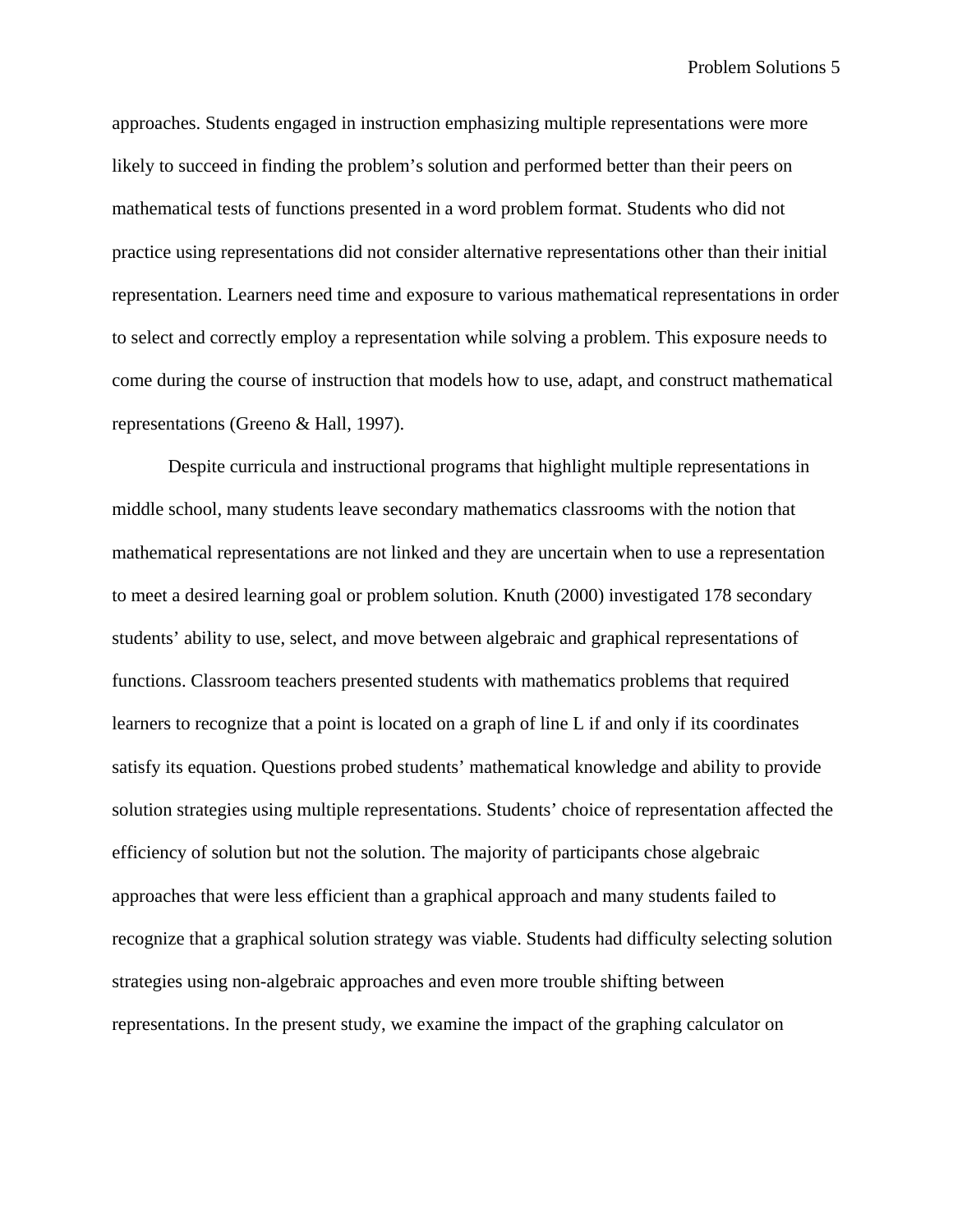students' use of multiple solution strategies, which is the focus of the literature reviewed in the next section.

## *Graphing Calculator Technology Enables the Use of Multiple Representations*

Research compilations characterizing effects of graphing calculator technology on student-related outcomes illustrate the positive impact of these tools (Heller, Curtis, Jaffe, & Verboncoeur, 2005; Interactive Educational Systems Design (IESD), 2003). The IESD report examined five studies meeting criteria for scientifically-based research on the impact of handheld graphing calculators within Algebra courses. The authors caution at least one study was confounded with the use of reform-based curricula; however, these studies depict overwhelmingly positive outcomes on students' understanding of Algebra concepts when incorporating handheld technology. Similarly, Heller et al. (2005) investigated the effects of students' access to graphing technology on achievement scores. An increase in students' mathematics achievement scores was positively related to calculator technology access. Mathematics teachers who provide instruction that uses the graphing calculator will enhance students' development of critical mathematics concepts.

Algebra students encounter many opportunities to employ graphical, tabular, or other approaches when learning about functions. "Representation is pervasive in algebra. Graphs convey particular kinds of information visually, whereas symbolic expressions may be easier to manipulate, analyze, and transform" (NCTM, 2000, p. 360). Conceptually, quadratic functions provide learners an opportunity to engage in multiple representational solution-strategy approaches. For example, given the equation  $y = -16x^2 + 688x + 0$ , a student might choose to solve the quadratic function using a symbolic heuristic such as the quadratic formula, completing the square, factoring, or guess and check. A graphical representation supports locating values of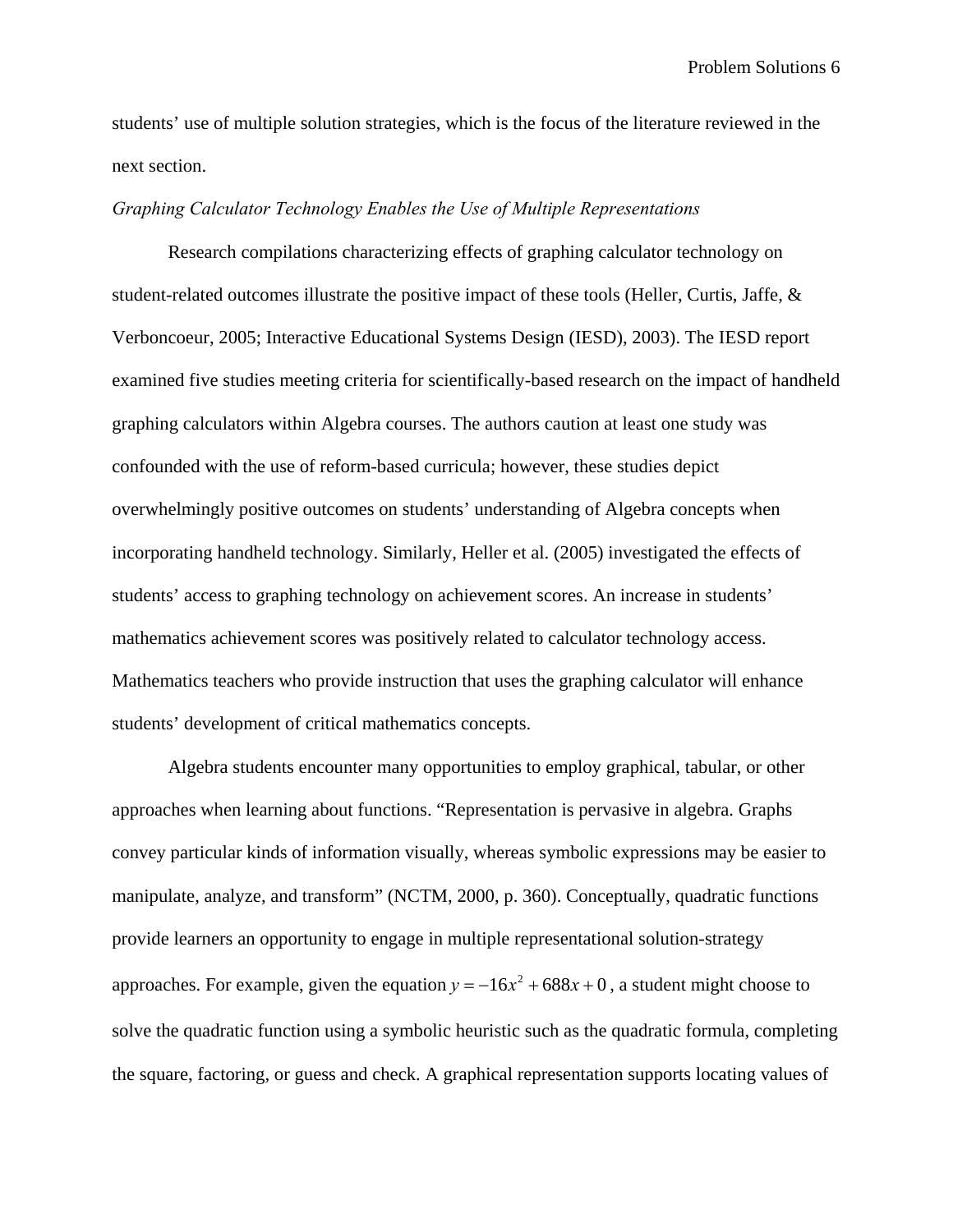Problem Solutions 7

the independent variable when the dependent variable equals zero. Use of a tabular strategy suggests inspecting specific dependent and independent values or considering trends within the list of values.

Students' application of symbolic strategies reflects their perceptions that doing mathematics entails symbol manipulation (Herman, 2007; Knuth, 2003). Herman investigated the impact of the TI-83 graphing calculator on students' choice of problem-solving strategies and learners' facility with multiple representations. Thirty-eight college-age algebra students took a six-item pretest and posttest to demonstrate their proficiency with multiple representations before and after ten weeks of mathematics instruction that used the graphing calculator. While students struggled to construct an understanding of polynomial functions, those who used more than one representational approach tended to answer more items correctly. Participants reported that knowing more than one strategy was helpful, but, despite exposure to technology-enhanced instruction were reticent to use the calculator and preferred purely symbolic approaches. The calculator merely provided these students a means to check computational accuracy.

The graphing calculator offers students an opportunity to shift their focus from less important matters and toward a complex task that requires more cognitive energy. As discussed earlier, fostering opportunities to develop connections between representations is important for supporting students' development of a deep understanding of mathematics concepts (Boaler, 2003). Technology use and student-centered activities support students' connections among mathematically relevant ideas and potentially shape students' views of mathematics as a discipline (Ruthven, 2002). Students need ample time to practice utilizing graphing calculator technology while solving mathematical problems (Burrill, Allison, Breaux, Leatham, & Sanchez,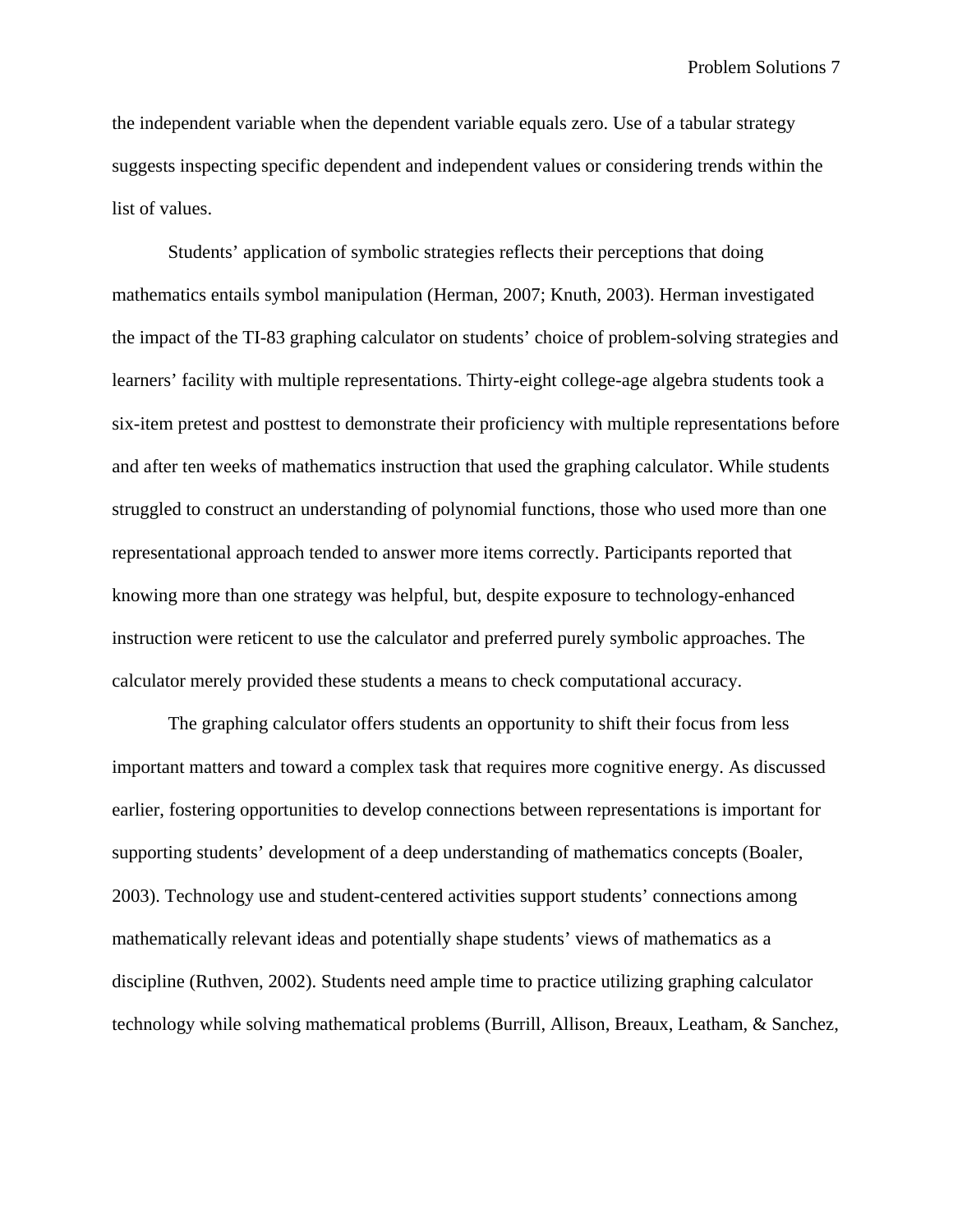2002; Herman, 2007), and with increased time using the graphing calculator, students typically come to view technologies as more than computational devices (Herman, 2007; Ruthven, 1995).

The present study examines the effect of a unit of instruction related to rational functions on students' achievement on a teacher-developed test, students' perceptions of technology use during instruction, problem-solving success, problem-solving solution strategies, and the relationship between number of strategies and success for two groups of students. One of the groups was allowed to use the TI-Nspire graphing calculator while the second group experienced instruction using the TI-83+ graphing calculator.

## Method

The study took place in an Algebra II classroom in a city located in Florida. Three school faculty including the Algebra I teacher, Algebra II teacher, and the mathematics department chair co-planned the lessons with a graduate student in mathematics education and a mathematics education faculty member. During the study, the graduate student provided feedback to teachers on proposed lessons and technology-related instructions. We began work on lesson plans in late January 2008 and teachers implemented lessons during a three-week period in the second semester. For their support, their school received one class set of TI-Nspire calculators to retain for future use as well as reimbursement for participation at the Texas Instruments international conference.

## *Participants*

The Algebra II teacher, whom we will refer to as Emma, has over twenty years of experience teaching mathematics and holds a Master's degree in Mathematics Education and an Educational Specialist's degree in Curriculum and Instruction with a minor in Special Education. She taught four Algebra II classes with approximately thirty students per class. Two of these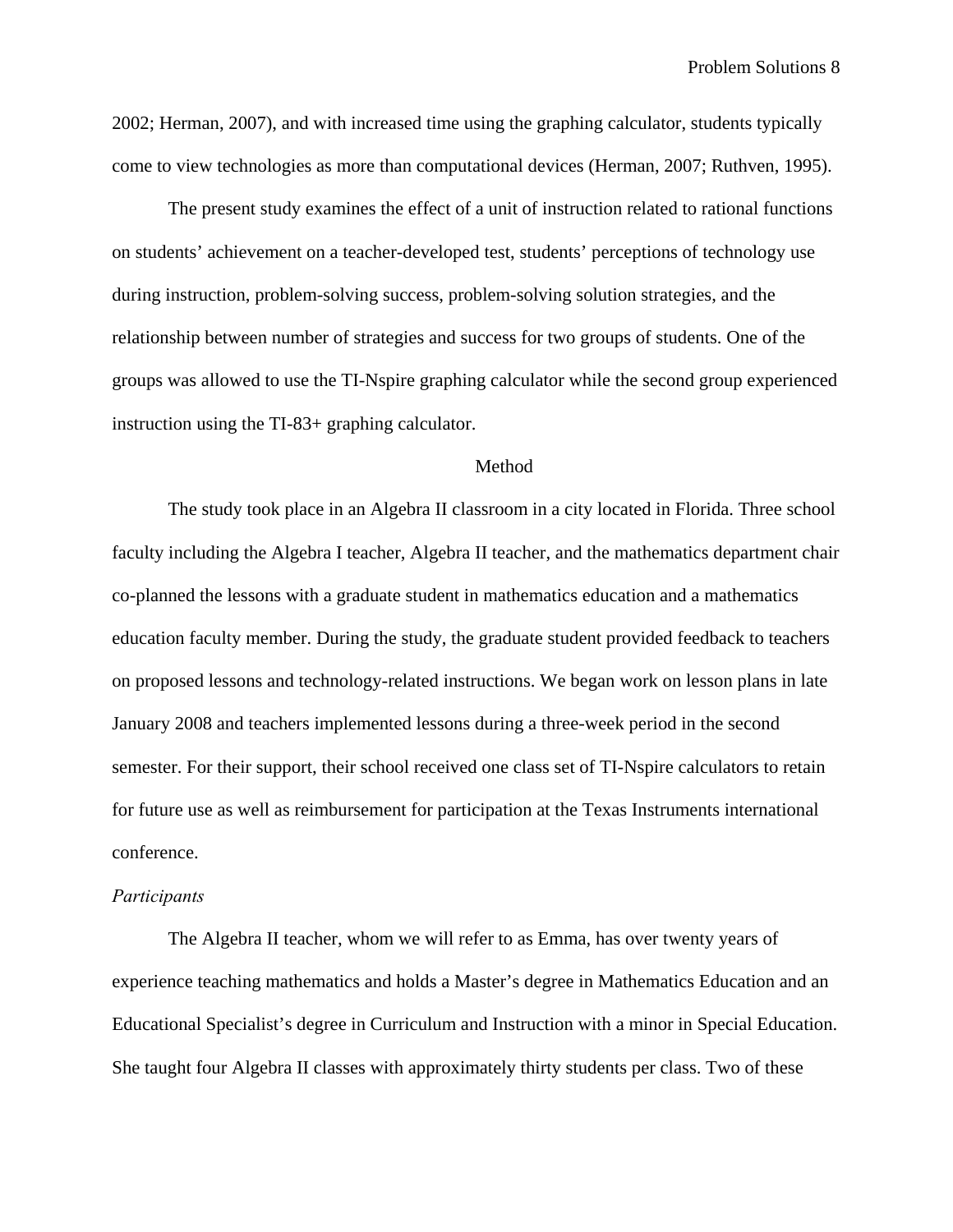Problem Solutions 9

sections were considered honors sections. All Algebra II students were invited to participate. Fifty-three out of 106 students returned completed assent and consent forms and were eligible for the study. Thirty students participated in the TI-Nspire (Treatment) group, and 23 participated in the TI-83+ (Control) classes. The school's demographics are representative of the state of Florida with 24% African American, 3% Asian, 51% Caucasian, 16% Hispanic, and 5% multiracial, and an equal proportion of male and female students attending the school.

# *Instrumentation*

Student achievement was measured by a teacher-developed unit test based on content and problem types taught during the unit. Students were required to factor quadratic expressions, find the roots of quadratics equations, simplify and perform operations with complex numbers, and graph quadratic equations.

Students' perceptions of technology use during instruction, problem-solving solution strategies, and problem-solving success were captured using a survey about the use of the graphing calculator within their classroom and algebraic problem solving. Students were asked to report their use of the graphing calculator and their perceptions of whether the technology supported their understanding during the unit. In addition, students solved a quadratic-relation problem demonstrating as many strategies as possible. The final question challenged students to solve a linear function problem, but due to time limitations few students provided data in response to this question, and it was eliminated from further analysis.

The quadratic-related problem was similar to the problem used in Herman's (2007) study and could be solved using algebraic, graphical, or tabular strategies or by calling upon and executing calculator programs. One might choose to factor the expression following setting the quadratic expression equal to zero or use the quadratic formula to find the roots of the equation.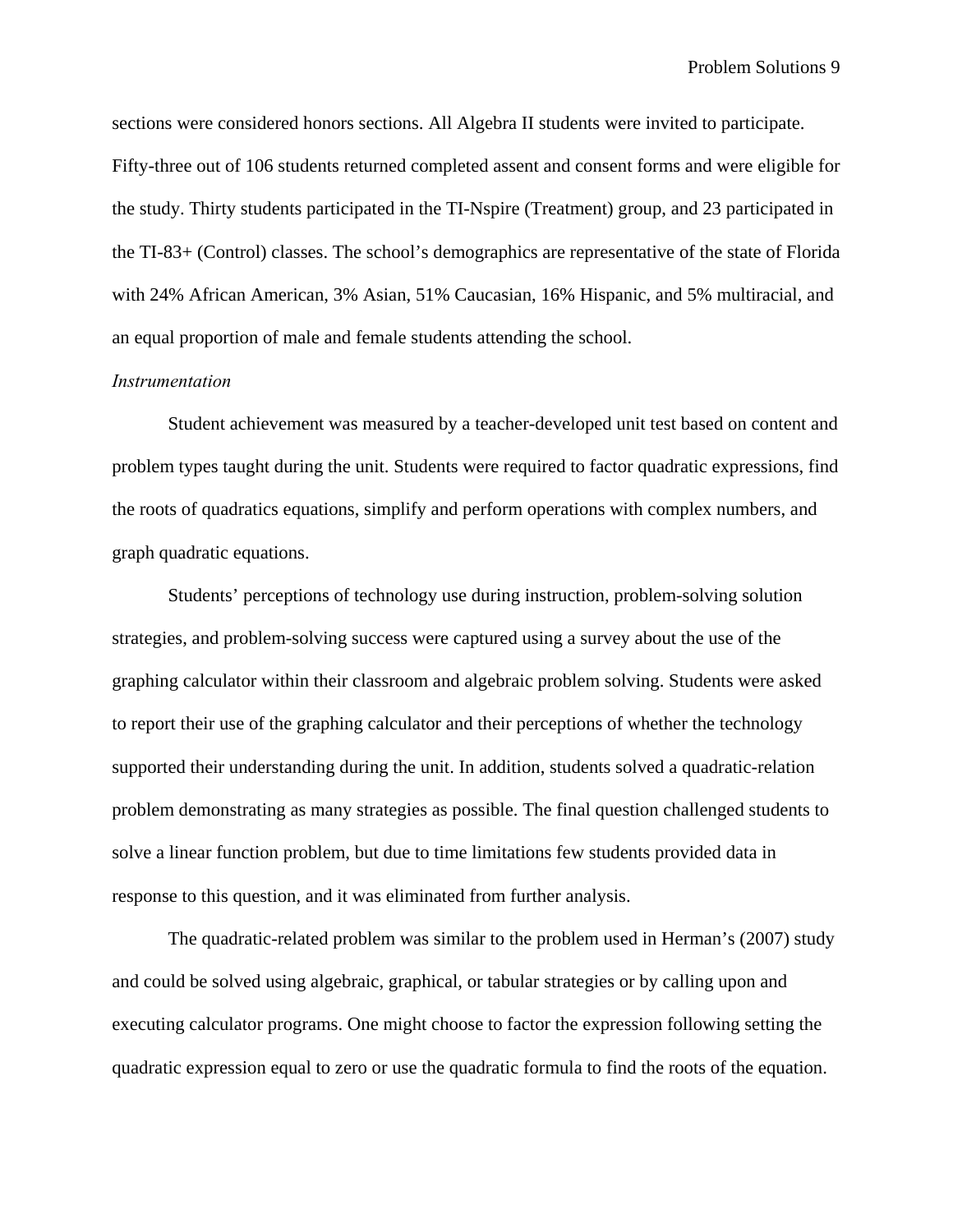A graphical or tabular approach would encourage a search for x-values when y equals zero. In addition, the CSOLVE program on the TI-Nspire graphing calculator may be used to perform these procedures.

# *Procedure*

The study was conducted during one unit of instruction approximately three weeks long. Students typically met with their teacher during a 90-minute period two days per week and a 45 minute class one day per week. We randomly assigned one Algebra II and one Algebra II honors section to have access to TI-Nspire technology and the remaining classes were provided access to the TI-83+ graphing calculator only. Students had access to the respective calculators for use during in-class activities, projects, assessments, and in-class homework completion. Further, students in the TI-83+ group who owned their own calculators had access outside of class. The survey was given on the final day during instruction whereas the teacher administered the achievement test the following class.

All class sessions were observed and videotaped. A typical class meeting in either condition began similarly: the teacher distributed calculators, the students completed a warm-up problem, and the teacher reviewed the previous night's homework assignment. In the treatment condition, the teacher provided guided instruction through activities supported by the use of the TI-Nspire, which tended to take sixty minutes of the class period. The teacher typically allowed students to complete each activity on their own or in pairs after which students were allowed to freely explore the calculator. Students who discovered novel ways to use the calculator were encouraged to share their findings with the class. Near the end of class, the teacher collected calculators from students and assigned homework due the following class. In the control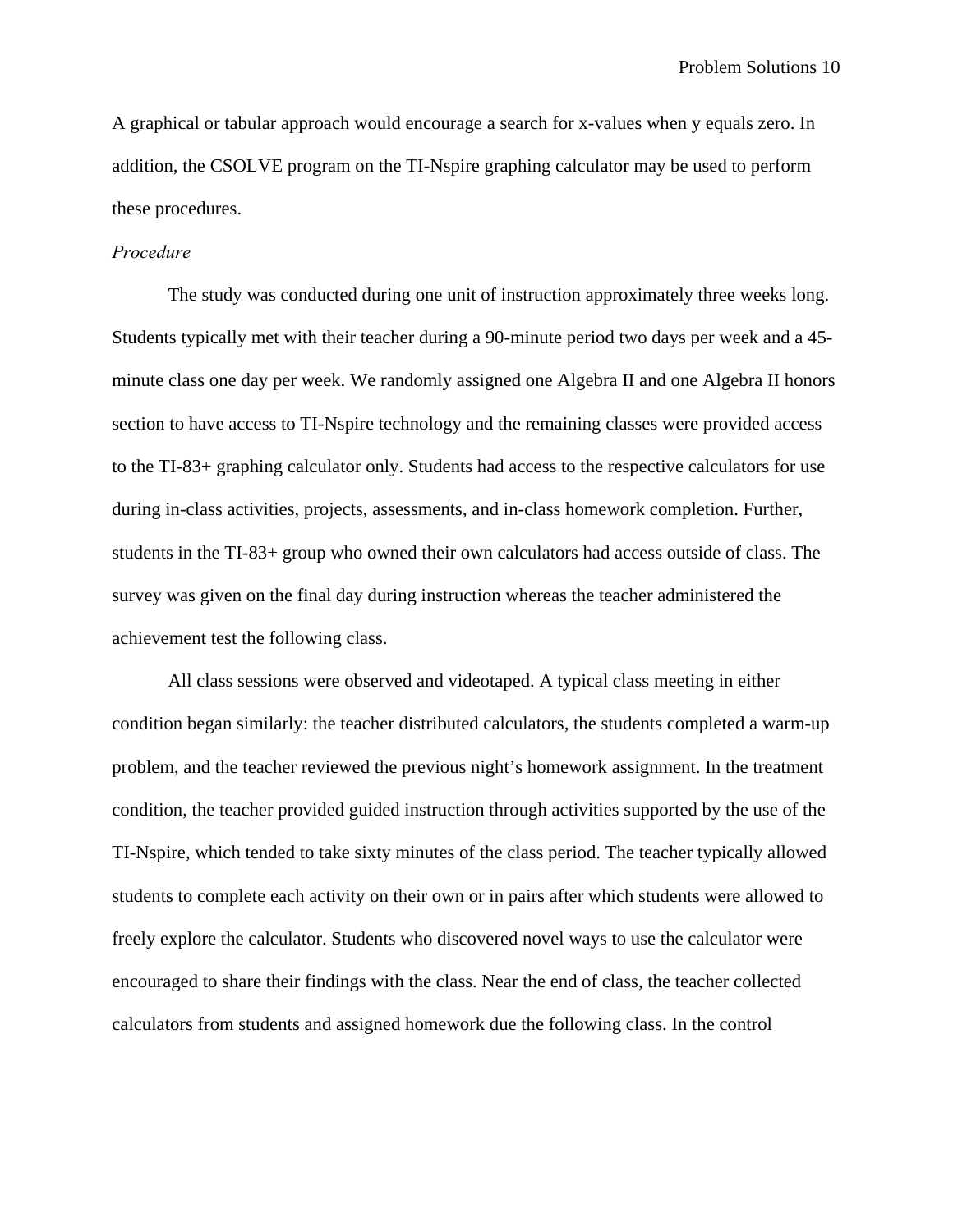condition, students experienced instruction that was traditional, teacher-centered, and less calculator-based.

The survey was administered during a 25-minute session during a one-week period, and the teacher-developed unit test was completed during a subsequent class period. Participants were provided access to paper, pencil, graph paper, and calculators (i.e., TI-Nspire or TI-83+ depending upon their treatment group) while completing the survey and unit test.

# *Data Analysis*

Student test scores were submitted to an independent samples t-test analysis to examine differences between treatment and control groups. Student perceptions of their use of the graphing calculator and its effect on their understanding were coded by both authors. Students' uses of the technology were categorized supporting understanding, facilitating procedures, or not relevant. Students' perceptions of whether use of the technology supported their understanding were coded as positive, neutral, or negative. Chi-square analyses were conducted to examine relationships between treatment condition and student responses.

Students' problem solutions were coded as correct or incorrect, and treatment and control students' problem-solving success was examined using an independent samples t-test. Students' problem-solving approaches were categorized by two coders into several categories: graphing (by-hand and calculator), calculator-based programs, tabular (by-hand and calculator), symbol manipulation (by-hand only), or no response. Calculator-based programs were not available to students in the control group, therefore these responses were omitted from further analysis. The number of strategies each student used was tallied. The relationship between treatment group and types of strategies as well as number of strategies was examined separately using a chi-square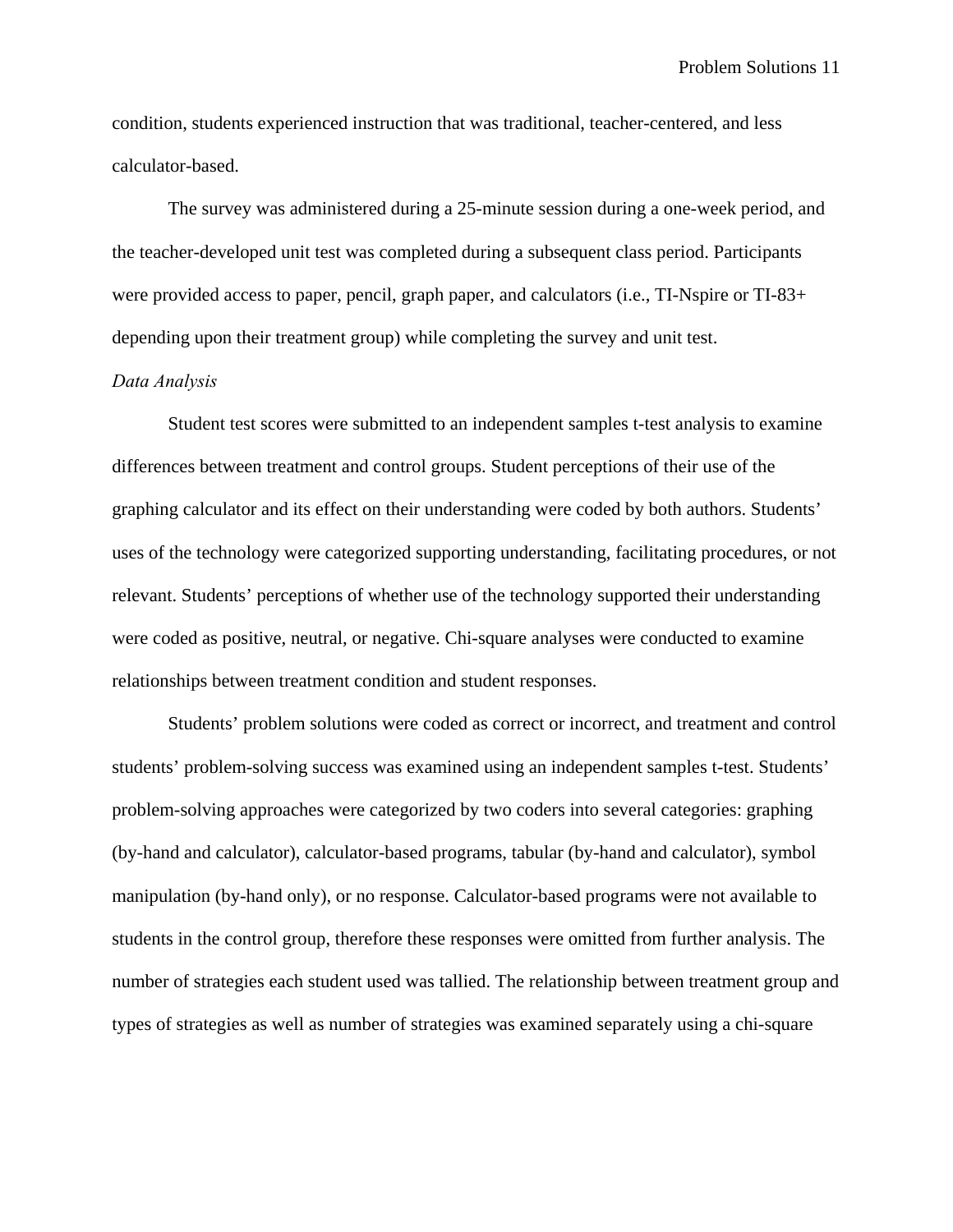analysis. Finally, the relationship between the number of strategies used and problem-solving success was examined using an ANOVA with a Scheffé's post hoc analysis.

#### Results

The purpose of this exploratory study was to investigate the effect of using the TI-Nspire on students' achievement, students' perceptions of technology use during instruction, problemsolving success, problem-solving solution strategies, and the relationship between number of strategies and success. To do this, classes of students were randomly assigned to the treatment (i.e., use of the TI-Nspire) or control (i.e., use of TI-83+) conditions.

To investigate differences in achievement between students using the TI-Nspire and TI-83+ we compared the treatment and the control groups' outcomes on the teacher-developed unit test. TI-Nspire and TI-83+ students performed similarly on the unit test,  $t(56) = 0.50$ ,  $p = .62$  $(M_{\text{RX}} = 77.59, SD_{\text{RX}} = 10.62; M_{\text{C}} = 79.12, SD_{\text{C}} = 12.42$ .

Students in the treatment and control groups did not report using the technology differently in their instruction  $(\chi^2(2, N = 52) = 1.51, p = .47)$  nor did they report differential support for understanding following use of the two technologies  $(\chi^2(2, N = 52) = 1.51, p = .47)$ . Statements from students using the TI-Nspire, however, provide insight into their experiences. Students' statements indicate a slightly greater number of students in the TI-Nspire group than expected reported using the technology for understanding, and their responses were more elaborate than their control group counterparts. When asked whether the TI-Nspire supported their learning, one student reported, "Yes, it extended my horizons in ways nothing else could. With it, I discovered for myself the effect of having a squared variable in a cubic polynomial in less than five minutes. Graphing by hand, this endeavor would have taken hours to reach the same conclusion." Other students in this category indicated that the calculator supported them to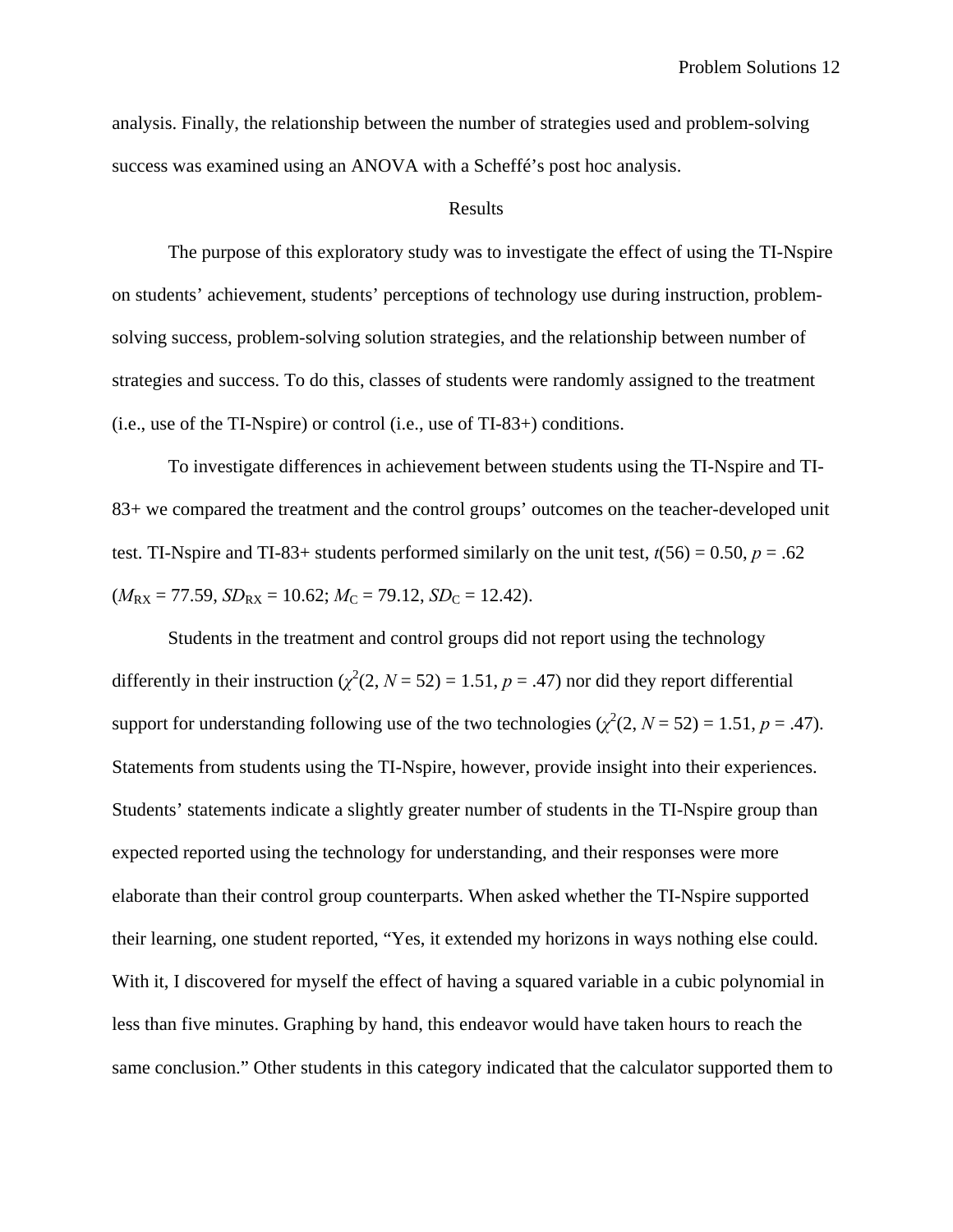carry out procedures more efficiently. Students in both groups indicated the usefulness of the technology relative to learning procedures such as graphing. "The massive amount of functions in this calculator have made doing homework much easier in this class. Specifically, the 'CSOLVE' and 'ZEROS ()' functions come in very handy for finding the zeros on the x and y axis [*sic*]. The catalog button is also very handy for finding any function. Getting rid of the alpha key and extending the letter keys made equation typing easier." Several students indicated that the technology supported their learning because the technology helped them to "break down" the procedures: "Yes it did [support learning] because it helped me brake [*sic*] down the problem play by play because we could go back." Further, additional students indicated that the TI-Nspire helped them to visualize or "see" the form of a graph. "I used the graphing calculator to find out what graphs look like, problems like  $mx + b$  and finding out what the true vertex is and axis of symmetry." Yet another student reported that "[he or she] used the graphing calculator over the past few weeks to plug in equations and such to see the graph. I also used it to see the zeros of an equation that I couldn't find."

Students in the TI-Nspire group who responded negatively in terms of the calculator's support for understanding reported limited facility using this complex tool as their rationale. For example, "Yes [the Nspire did support my understanding], because it showed me the steps to the questions. But no, because the Nspire is so advanced from my 83 that it took a little while to figure out how to do it on the calculator." Another student reported, "I don't feel like it helped me understand Algebra any better than I did before. In order to use this calculator proficiently you need to understand Algebra beforehand, so you know what you're typing into the calculator. I already understand the things we did on the calculator, it was just a matter of figuring out how to actually do it on the calculator."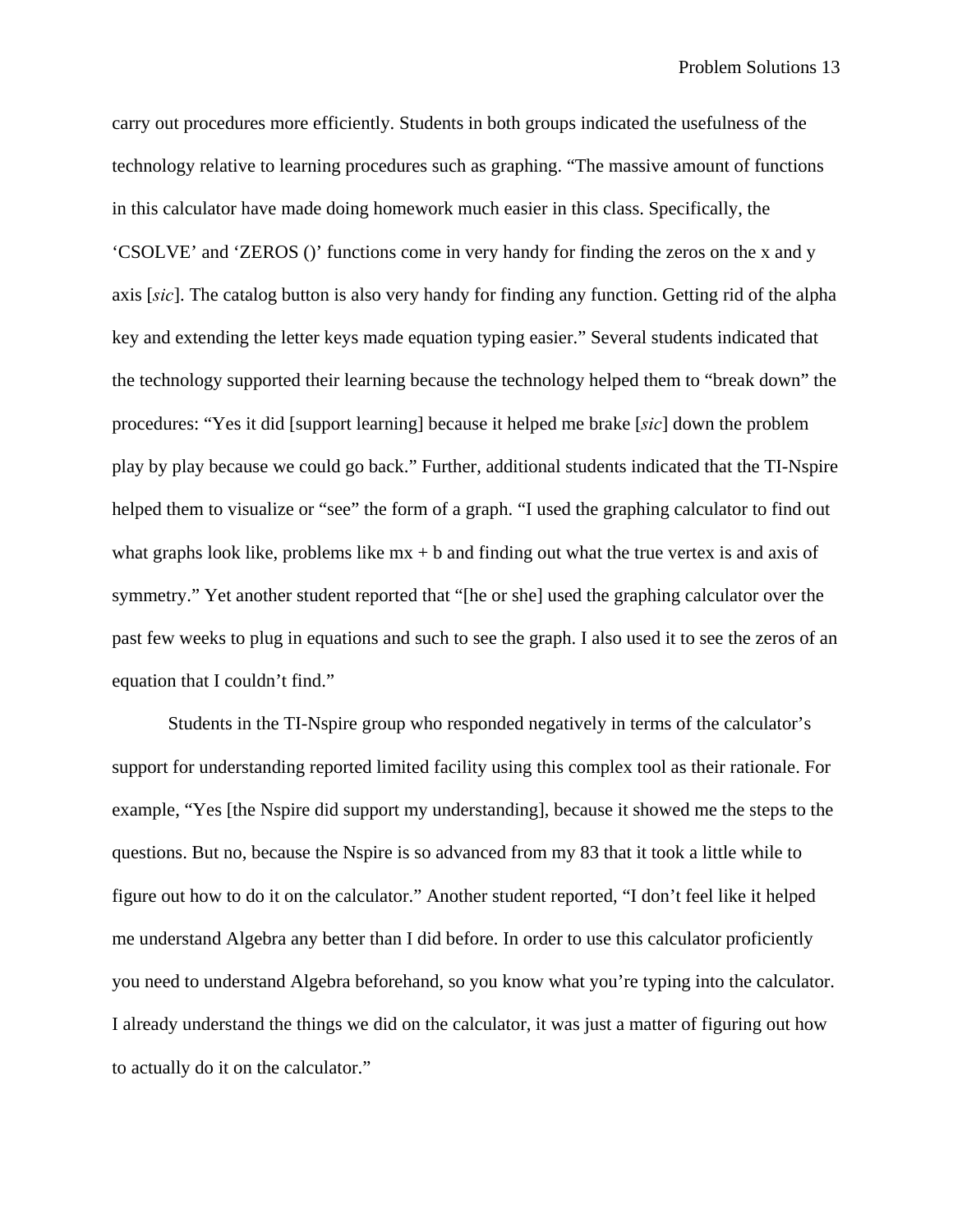While not statistically significant, there was a trend toward a difference between success rates on the quadratic-relation problem,  $t(51) = 1.93$ ,  $p = .059$  ( $M_{RX} = .70$ ,  $SD_{RX} = .47$ ;  $M_C = .43$ ,  $SD<sub>C</sub> = .50$ ). Students in the TI-Nspire group were more successful solving this problem than those in the control group. In addition, there was a significant relationship between the types of strategies used and treatment condition,  $\chi^2(3, N = 73) = 8.74$ ,  $p = .033$ . A visual inspection of Table 1 indicates that students in the TI-Nspire group were more likely to use graphical representations than students in the TI-83+ group. Conversely, students in the TI-83+ group were more likely to choose symbolic strategies than TI-Nspire students. There was no relationship, however, between the number of strategies used to solve the problem and treatment group,  $\chi^2(2, \mathbf{r})$  $N = 53$ ) = .83,  $p = .66$  (Table 2). Importantly, there was a relationship between the number of strategies used to solve the word problem and success regardless of treatment group assignment,  $F(3, 49) = 6.52$ ,  $p = .001$ . Scheffé's post hoc analysis indicated that students who used three strategies were more successful than those who used only one strategy to solve the word problem, and students who used two or more strategies were significantly more successful in solving the problem.

Insert Tables 1 & 2 about here

----------------------------------------------------

Conclusion

----------------------------------------------------

This exploratory research provides some evidence for the benefits of using the TI-Nspire within an Algebra II classroom. While there were no benefits to students in overall achievement on the teacher-developed unit test nor differences between students' perceptions of the use of the technologies or its benefit for their understanding, affordances were evidenced in the students'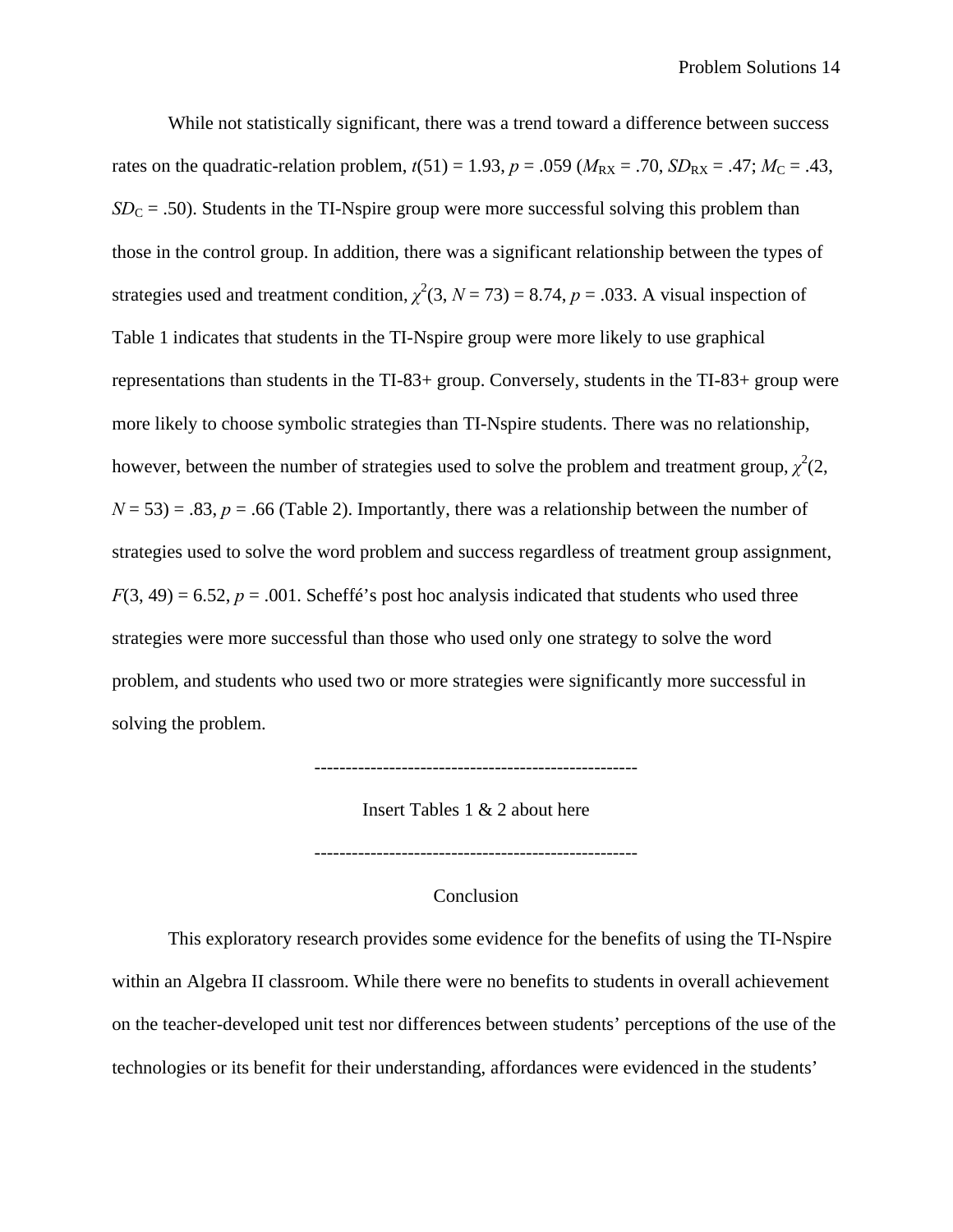strategic behavior and outcomes on the quadratic-relations word problem. Specifically, students in the TI-Nspire group used more varied solution strategies and were more successful solving this problem. That is, these students were more likely to use several different strategies while the TI-83+ students tended to favor purely symbolic strategies. Herman's (2007) results were similar despite instruction using a graphing calculator. While students in the TI-83+ group responded with behaviors similar to those found by Herman, students in the TI-Nspire group used symbolic strategies less frequently. Thus, the results of the present study begin to provide evidence that the TI-Nspire may support changes in students' solution strategies. Previous studies linked use of multiple representations to improving students' beliefs about mathematics and students' problem-solving ability (Brenner et al., 1997).

The TI-Nspire is unique from other graphing calculator technology as it allows students to see more than one representation in split-screen mode. For instance, students are able to look at the graph of a function on one half of the viewing window while simultaneously examining dependent and independent values. The TI-Nspire may foster cognitive linkages between mathematical representations because of its display features. As one student eloquently noted:

The calculator is simply stunning. Its built-in databank of possible operations feels limitless and allows the user to perform operations not possible on earlier models. The multiple windows allow the user to flow seamlessly between calculations, graphs, notes, and other function[s] I haven't even explored yet. With this tool, the only stumbling block left to users is their own comprehension of subject matter.

Using older graphing technology, students can view the graph in one window and then press a few buttons to investigate dependent and independent values found in a table. While these representations are available on the earlier technology, the learner must exert more cognitive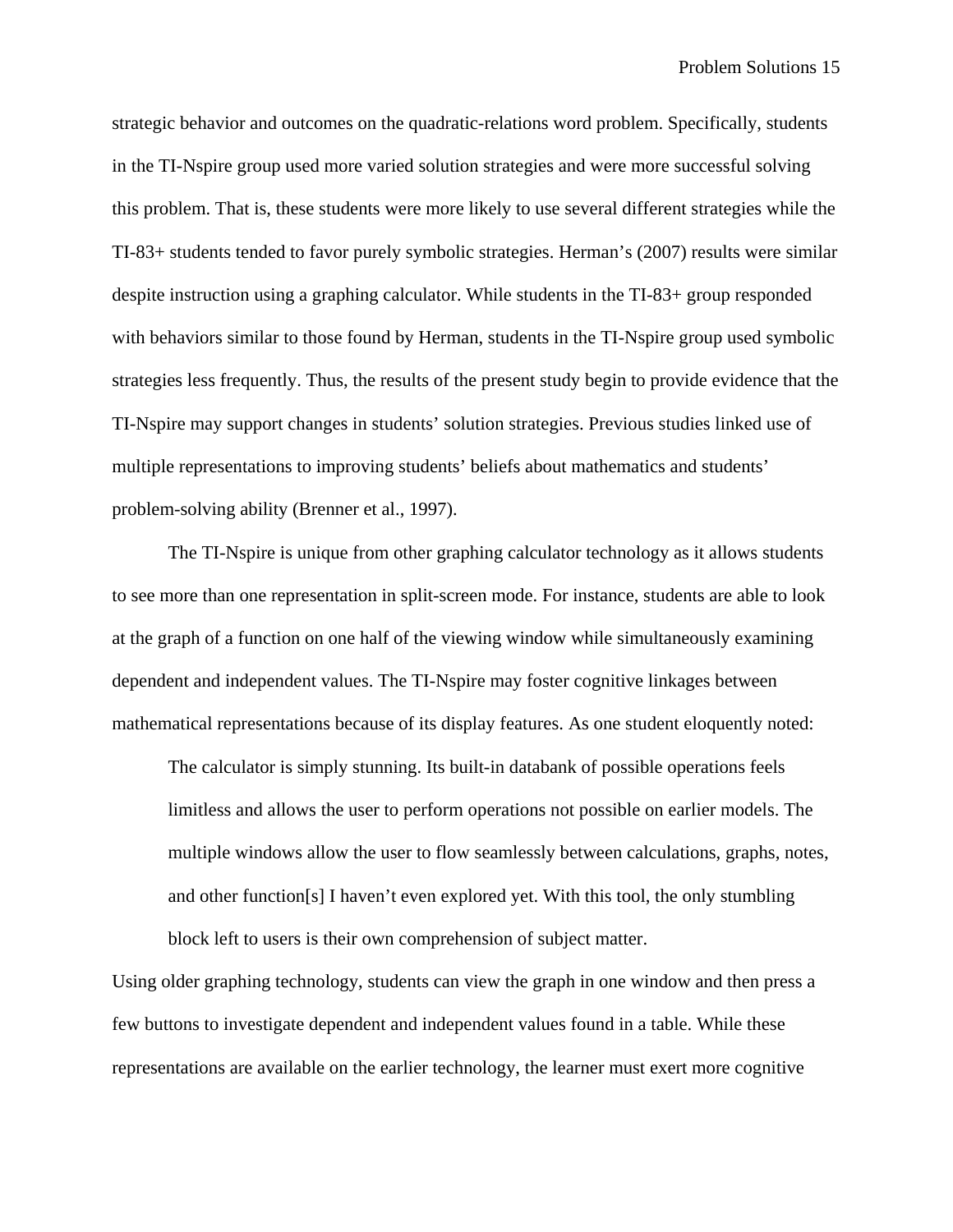effort to construct conceptual links. The graphical interface of the TI-Nspire facilitates this process by presenting these different representations adjacent to one another.

While we hold the results of the present exploratory study tentatively, they provide insight and impetus for future research. This limited sample of students was able to use more than one representation to meet a goal and was less likely to choose typical symbolic approaches to solve a quadratic-relation problem. Mathematics educators continue to investigate the mechanism for supporting students to use multiple approaches beyond the traditional symbolic approaches since other representations (e.g., tabular and graphical) are often more efficient and less tedious. Future research with larger samples of students and more expansive instrumentation are warranted. The results of the present study, however, suggest the possibility that the technologies teachers provide to students potentially influence their use of multiple representations in the mathematics classroom.

#### *Limitations*

This study was conducted during one unit that lasted approximately three weeks. While the students had been using the TI-83+ for at least two years prior to this study and were comfortable using it, they found the TI-Nspire complex to use. This familiarity with the TI-83+ confounds the results since students in the TI-Nspire group were asked to familiarize themselves with the instrument while learning mathematics. Further, since this technology was novel to the students they did not have access to it outside of the classroom. Those in the TI-83+ group typically owned their own graphing calculator. Students may have needed more time inside and outside of class to familiarize themselves with the new tool. Burrill et al. (2002) reported similar findings; time spent using the calculator is a critical factor affecting student involvement in mathematics learning. In that study, students were better able to handle mathematics content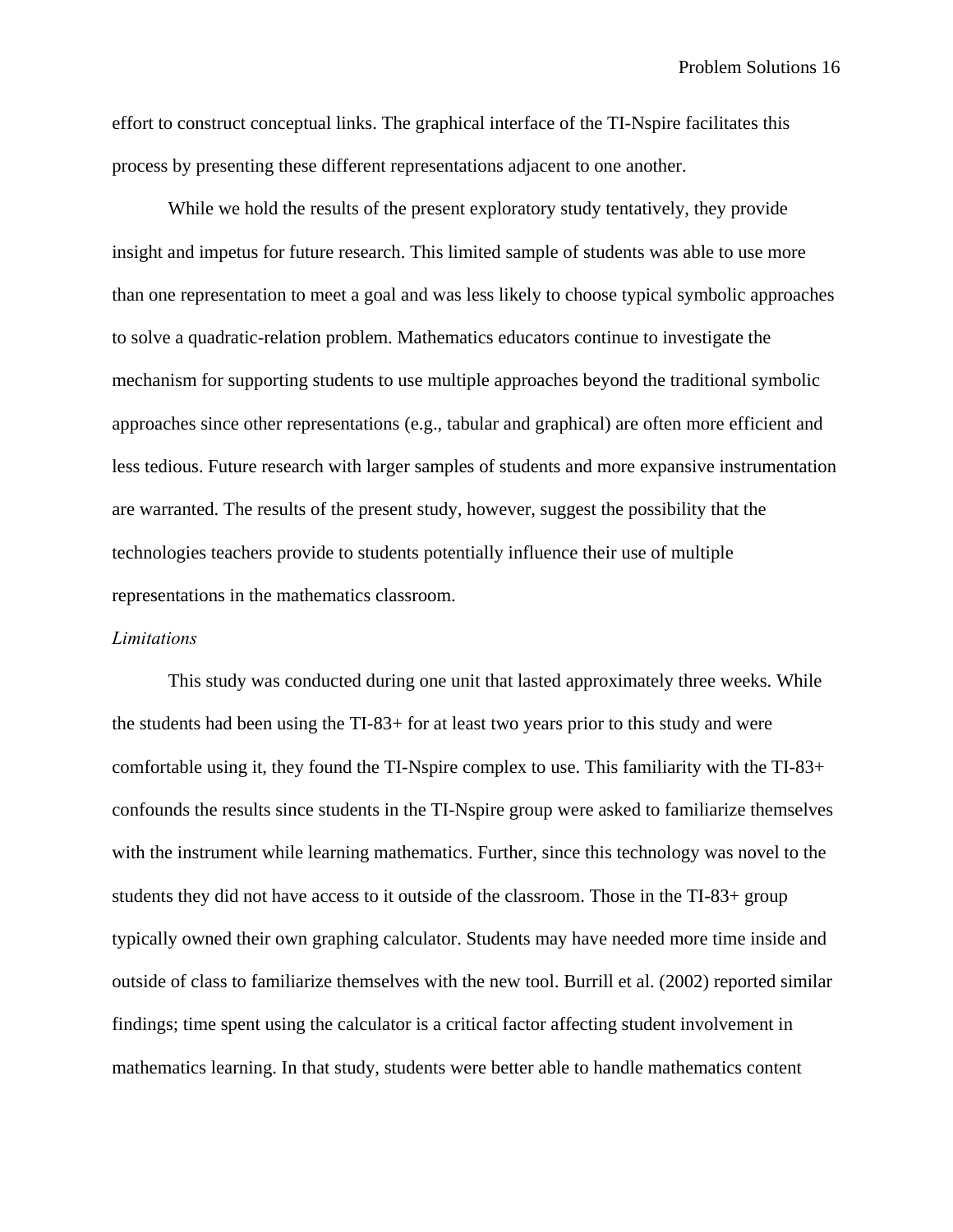learning after they mastered the use of the tool to meet their cognitive needs. Future studies should consider using a longer time frame to allow students adequate time to become familiar with the new technology.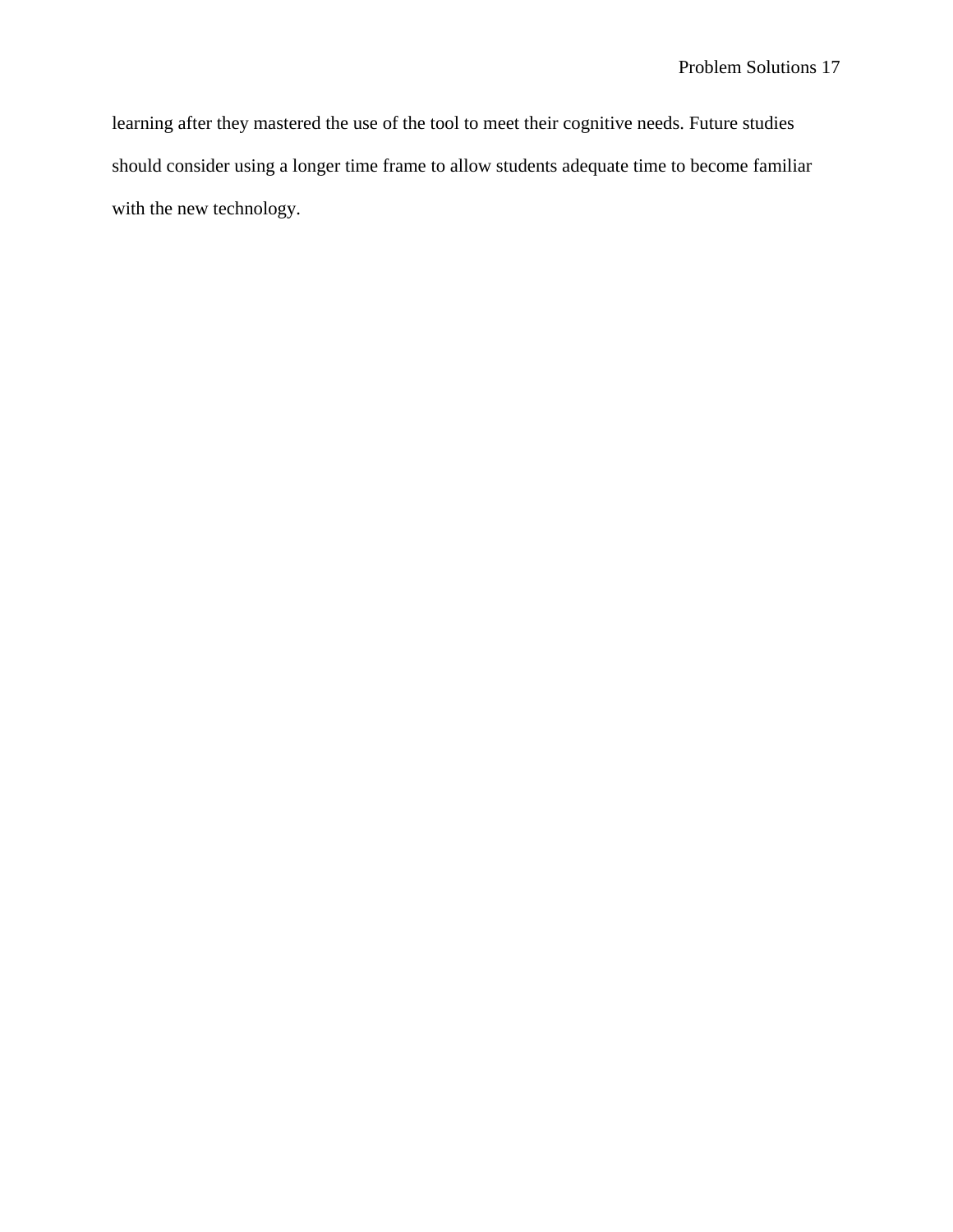#### References

- Artigue, M. (2002). Learning mathematics in a cas environment: The genesis of a reflection about instrumentation and the dialectics between technical and conceptual work. *International Journal of Computer for Mathematical Learning, 7*, 245-274
- Boaler, J. (2003). Exploring the nature of mathematical activity: Using theory, research and 'working hypotheses' to broaden conceptions of mathematical knowing. *Educational Studies in Mathematics*, *51*, 3-21.
- Brenner, M. E., Mayer, R. E., Moseley, B., Brar, T., Durán, R., Smith-Reed, B., et al. (1997). Learning by understanding: The role of multiple representations in learning algebra. *American Educational Research Journal, 34,* 663-689.
- Burrill, G., Allison, J., Breaux, G., Kastberg, S., Leatham, K., & Sanchez, W. (2002). *Handheld graphing technology in secondary mathematics: Research findings and implications for classroom practice.* Dallas, TX: Texas Instruments.
- Greeno, J. G. & Hall, R. P. (1997). Practicing representation: Learning with and about representational forms. *Phi Delta Kappan, 78,* 361-367.
- Heid, M. K. (1997). The technological revolution and the reform of school mathematics. *American Educational Research Journal*, *101*, 5-61.
- Heid, M. K. & Edwards, M. T. (2001). Computer algebra systems: Revolution or retrofit for today's mathematics classrooms. *Theory into Practice, 40(2)*, 128-136.
- Heid, M. K., & Zbiek, R. M. (1995). A technology-intensive approach to algebra. *Mathematics Teacher*, *88*, 650-656.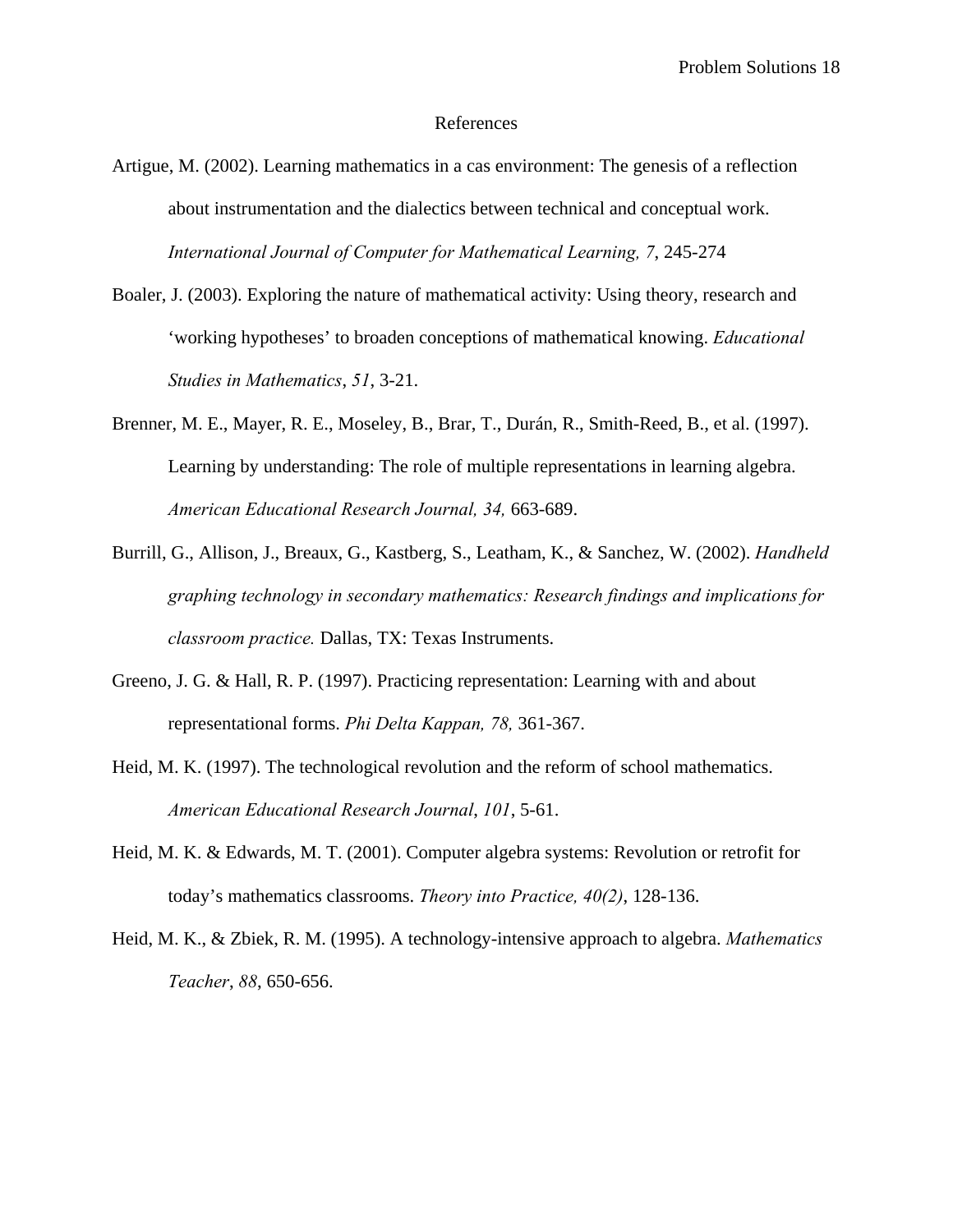- Heller, J. I., Curtis, D. A., Jaffe, R., & Verboncoeur, C. J. (2005). *Impact of Handheld Graphing Calculator Use on Student Achievement in Algebra I*. Unpublished manuscript, Oakland, CA.
- Herman, M. (2007). What students choose to do and have to say about use of multiple representation. *Journal of Computers in Mathematics and Science Teaching, 26*, 27-54.
- Hirschhorn, D. B., & Thompson, D. R. (1996). Technology and reasoning in algebra and geometry. *Mathematics Teacher*, *89*, 138-142.
- Interactive Educational Systems Design (IESD) (2003). *Using Handheld Graphing Technology*  in Secondary Mathematics: What Scientifically Based Research Has to Say. Dallas, TX: Texas Instruments.
- Knuth, E. J. (2000). Student understanding of the Cartesian connection: An exploratory study. *Journal for Research in Mathematics Education, 31,* 500-508.
- National Council of Teachers of Mathematics. (2000). *Principles and standards for school mathematics*. Reston, VA: Author.
- Palmiter, J. (1991). Effects of Computer Algebra Systems on Concept and Skill Acquisition in Calculus. *Journal for Research in Mathematics Education, 22*, 151-56.
- Pierce, R. & Stacey, K. (2001). Reflections on the changing pedagogical use of computer algebra systems: Assistance for doing or learning mathematics? *Journal of Computers in Mathematics and Science Teaching, 20*, 143-161.
- Ruthven, K. (2002). Instrumenting mathematical activity: reflections on key studies of the educational use of computer algebra systems. *International Journal of Computers for Mathematical Learning*, *7*, 275-291.

Table 1